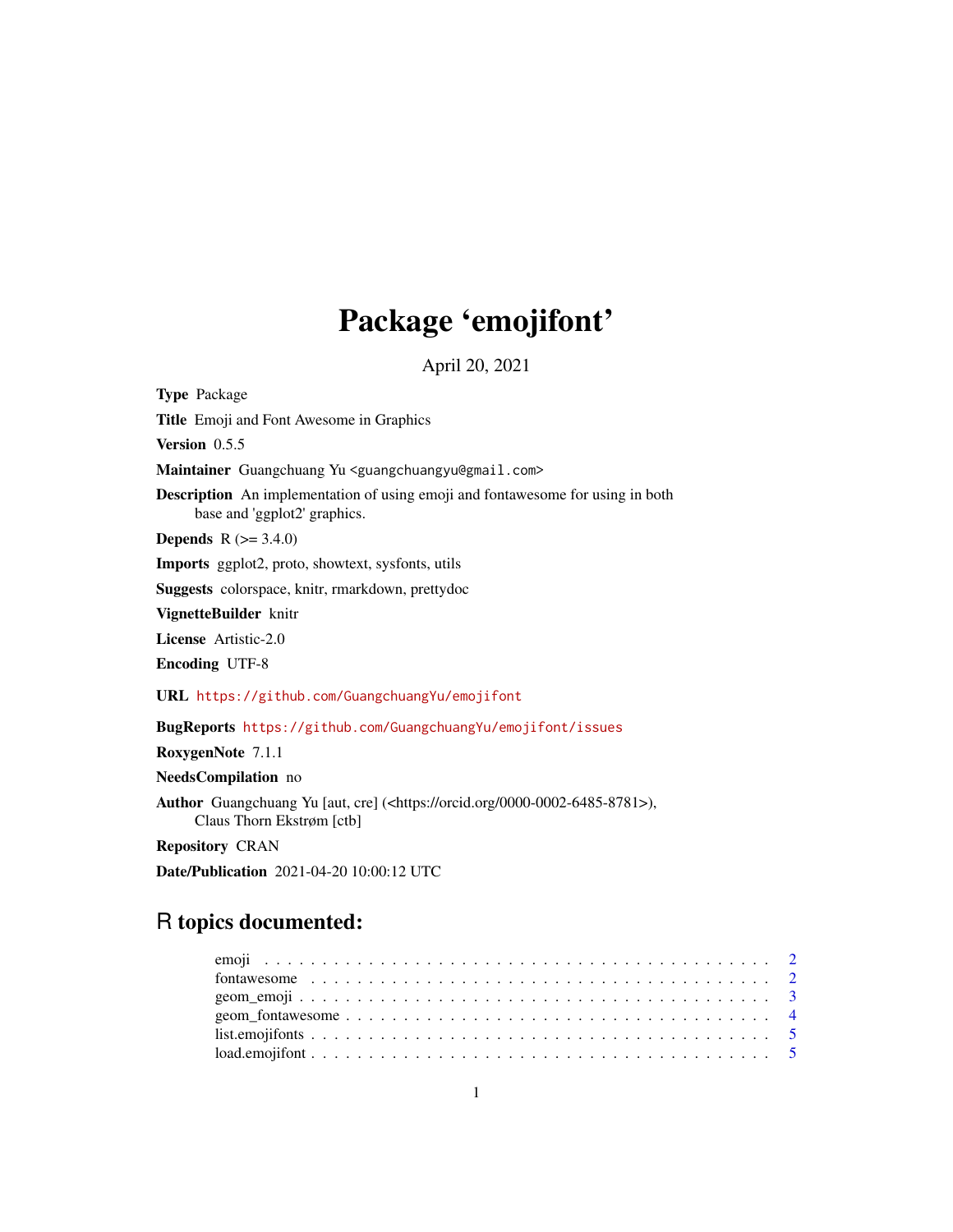<span id="page-1-0"></span>

| Index | - 9                                                                                                    |  |
|-------|--------------------------------------------------------------------------------------------------------|--|
|       |                                                                                                        |  |
|       |                                                                                                        |  |
|       |                                                                                                        |  |
|       |                                                                                                        |  |
|       | $load.fontawesome \ldots \ldots \ldots \ldots \ldots \ldots \ldots \ldots \ldots \ldots \ldots \ldots$ |  |

emoji *emoji*

#### Description

convert emoji aliases to unicode

#### Usage

emoji(aliases)

#### Arguments

aliases aliases

#### Value

unicode

#### Author(s)

guangchuang yu

#### Examples

emoji('love\_letter')

fontawesome *fontawesome*

#### Description

convert fontawesome aliases to text

#### Usage

fontawesome(aliases)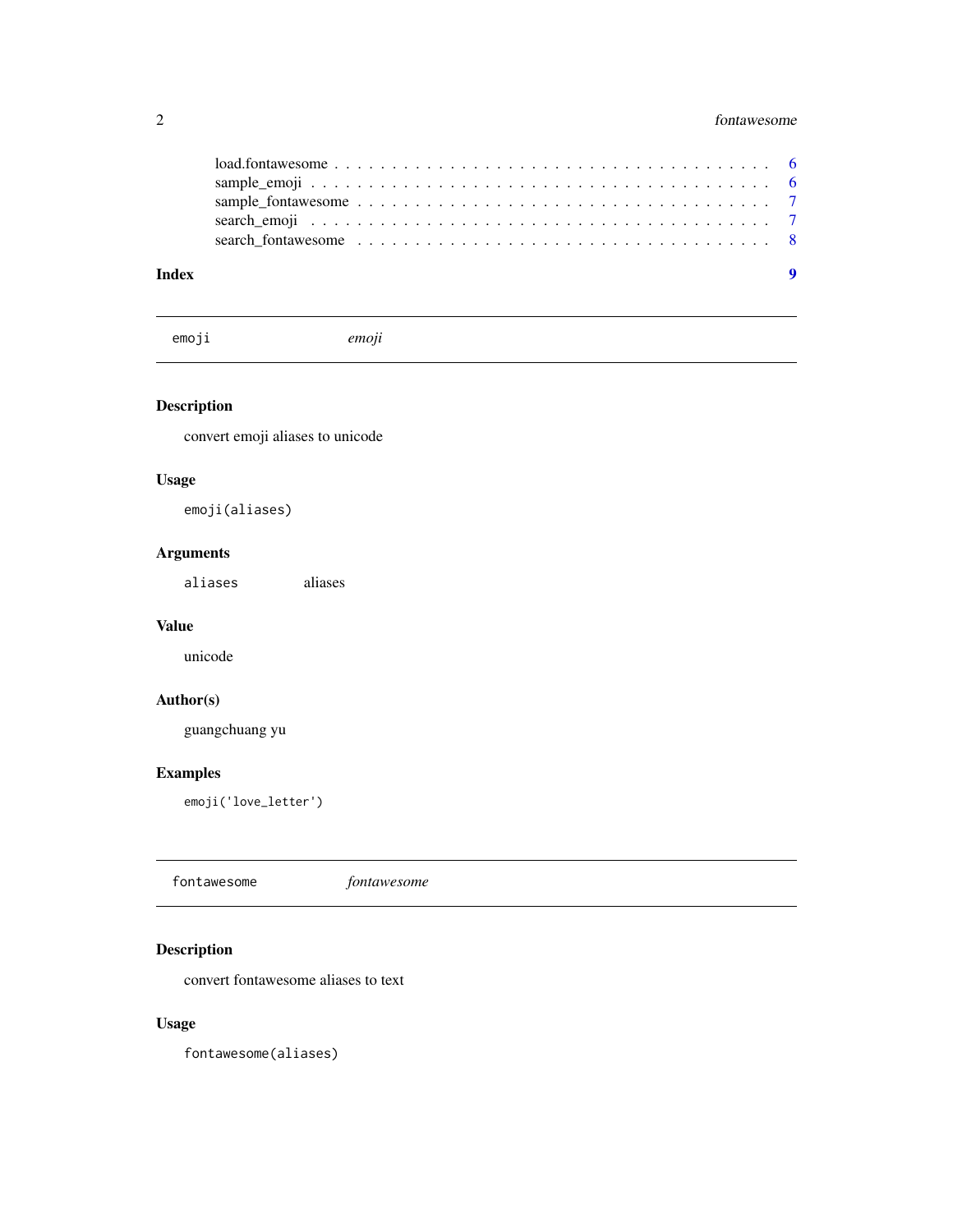#### <span id="page-2-0"></span>geom\_emoji 3

#### Arguments

aliases aliases

#### Value

text

#### Author(s)

ygc

#### Examples

fontawesome('fa-twitter')

geom\_emoji *geom\_emoji*

#### Description

wrapper layer for visualizing emoji

#### Usage

```
geom_emoji(
  alias = "rose",
 color = "#67001f",size = 120,x = 1,
  y = 1,
  vjust = 0.25,
  ...
\mathcal{L}
```
#### Arguments

| alias | emoji alias                        |
|-------|------------------------------------|
| color | color                              |
| size  | size                               |
| x     | x position                         |
| ۷     | y position                         |
| vjust | vertical adjustment                |
|       | additional parameter for geom text |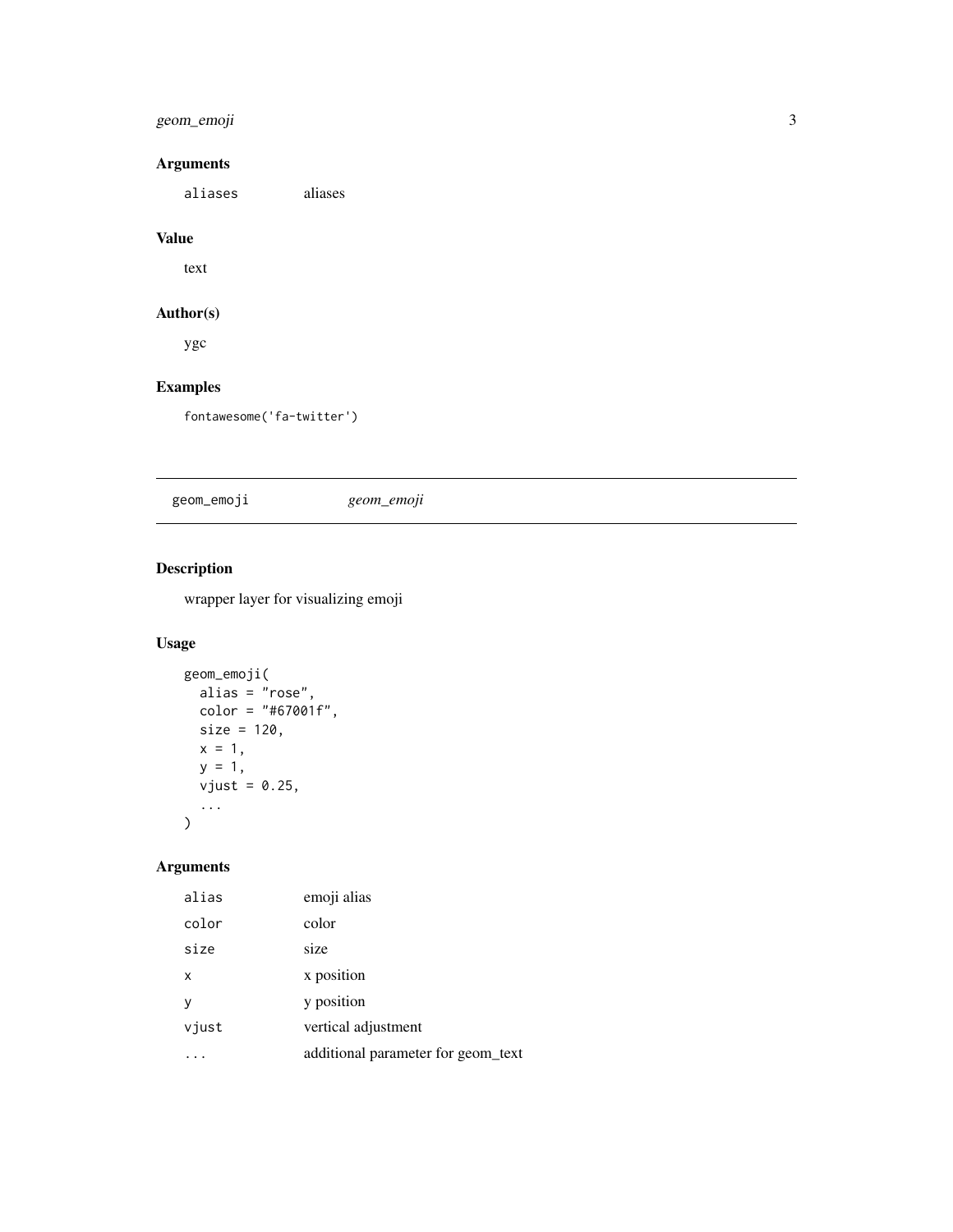#### <span id="page-3-0"></span>Value

ggplot2 layer

#### Author(s)

guangchuang yu

geom\_fontawesome *geom\_fontawesome*

#### Description

wrapper layer for visualizing fontawesome

#### Usage

```
geom_fontawesome(
  alias = "fa-github",
  color = "#67001f",
  size = 120,x = 1,
  y = 1,
  ...
)
```
#### Arguments

| alias | fontawesome alias                  |
|-------|------------------------------------|
| color | color                              |
| size  | size                               |
| x     | x position                         |
| v     | y position                         |
|       | additional parameter for geom_text |

#### Value

ggplot2 layer

#### Author(s)

guangchuang yu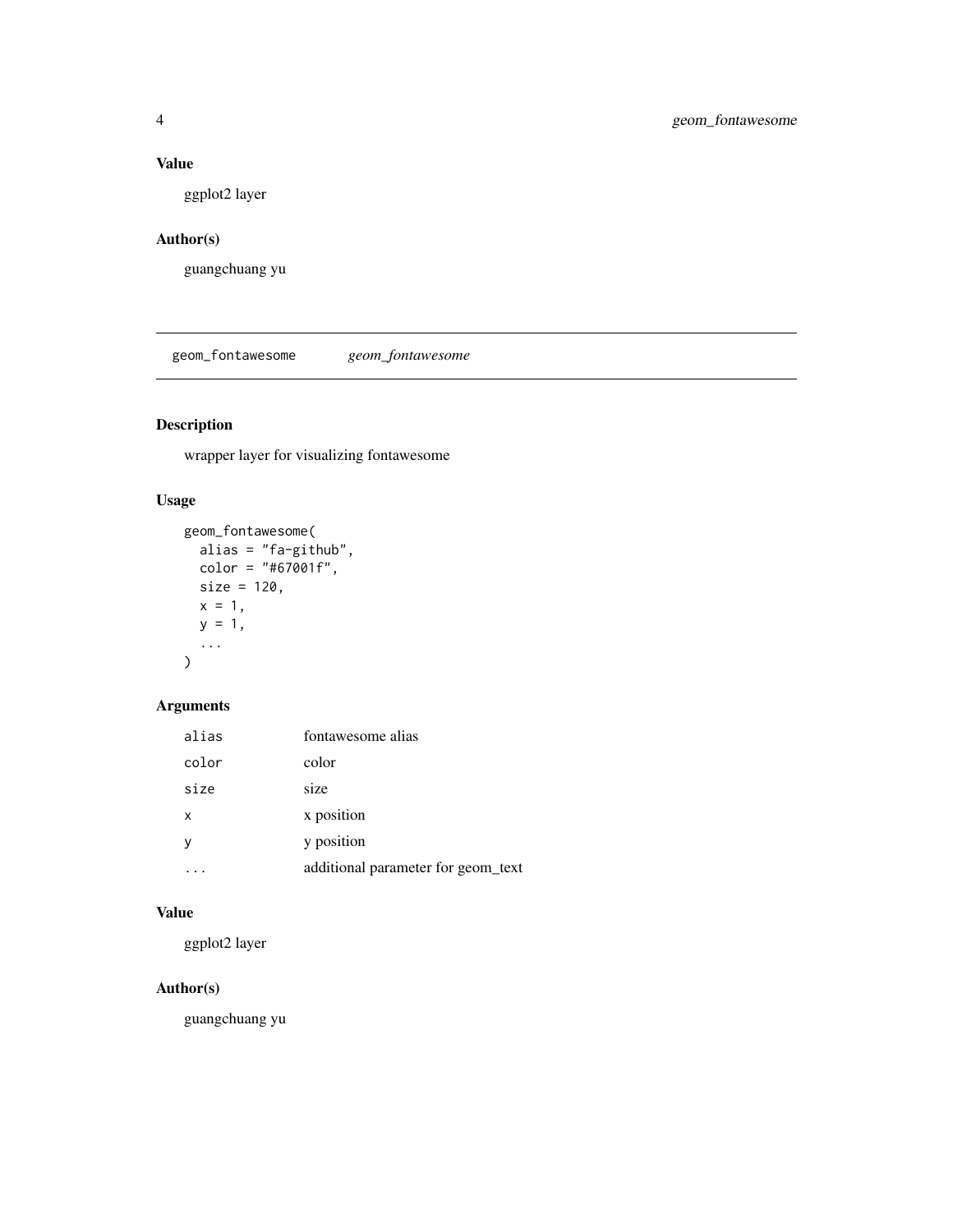<span id="page-4-0"></span>list.emojifonts *list.emojifonts*

#### Description

list emoji fonts

#### Usage

list.emojifonts()

#### Value

emoji font files

#### Author(s)

ygc

load.emojifont *load.emojifont*

#### Description

load emoji font

#### Usage

load.emojifont(font = "EmojiOne.ttf")

#### Arguments

font one of output from list.emojifonts

#### Author(s)

ygc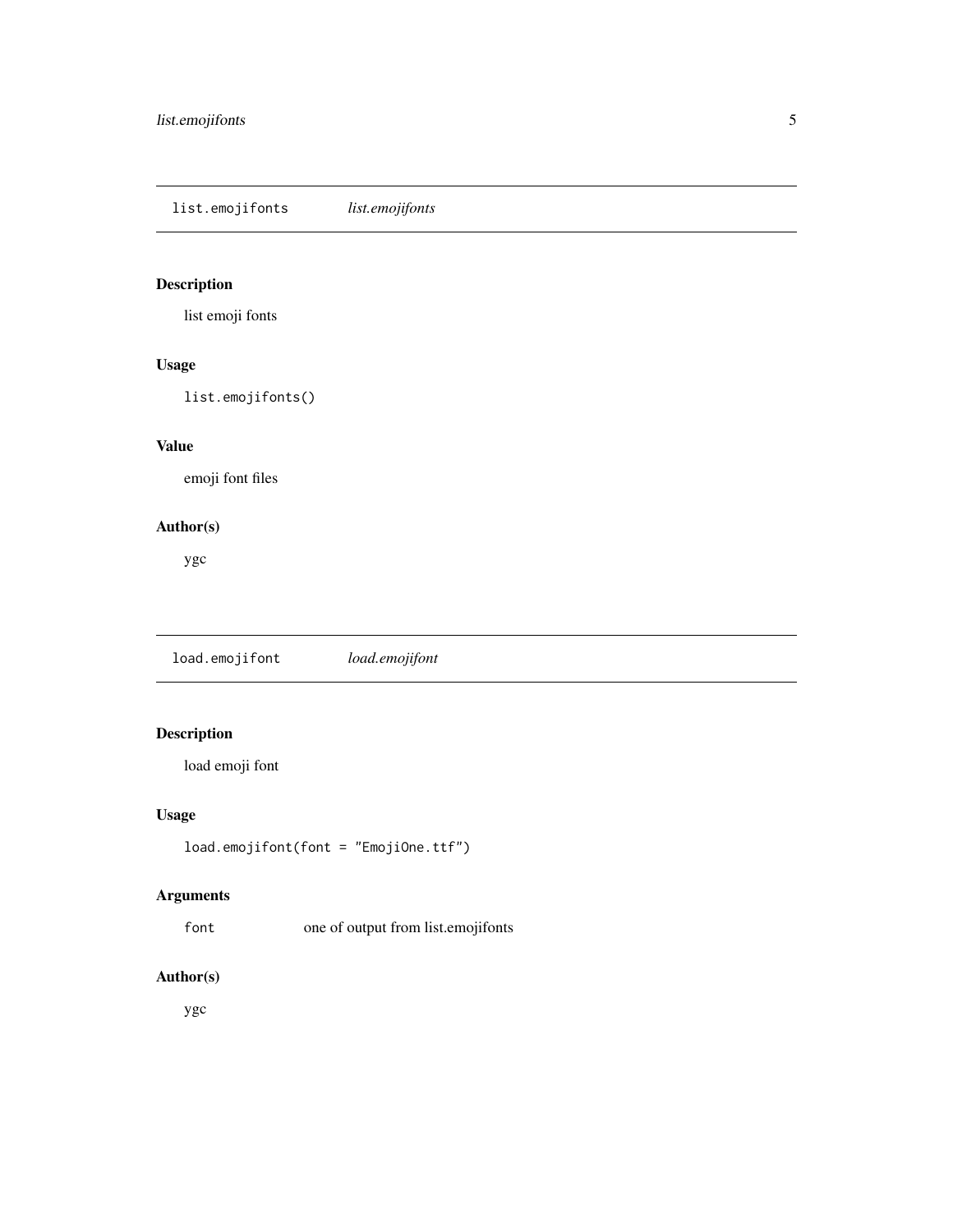<span id="page-5-0"></span>load.fontawesome *load.fontawesome*

#### Description

load fontawesome

#### Usage

load.fontawesome(font = "fontawesome-webfont.ttf")

#### Arguments

font font

#### Author(s)

ygc

sample\_emoji *sample\_emoji*

### Description

random emoji

#### Usage

sample\_emoji(size, replace = FALSE)

#### Arguments

| size    | a non-negative integer giving the number of items to choose |
|---------|-------------------------------------------------------------|
| replace | Should sampling be with replacement?                        |

#### Value

random emoji

#### Author(s)

guangchuang yu

#### Examples

sample\_emoji(3)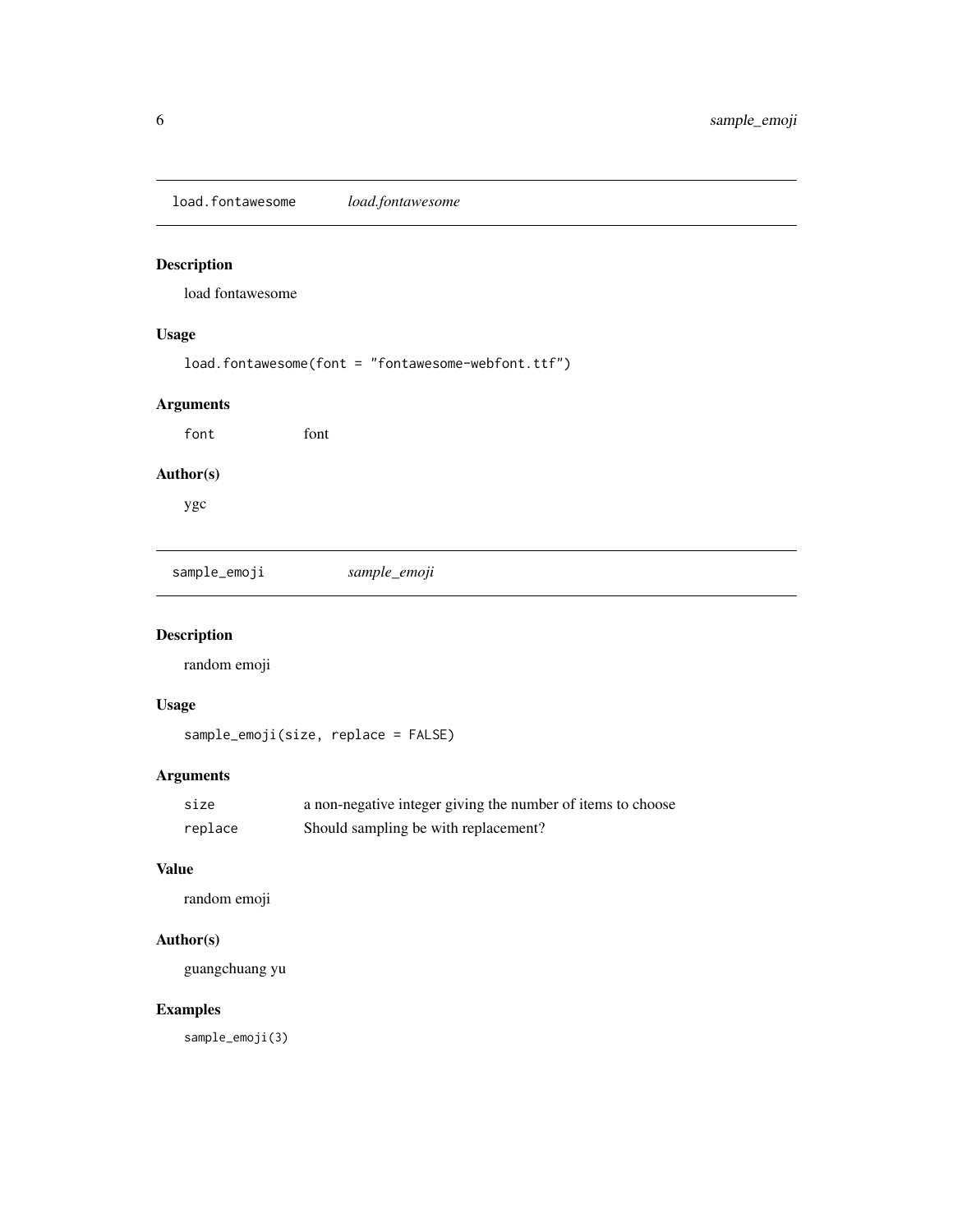<span id="page-6-0"></span>sample\_fontawesome *sample\_fontawesome*

#### Description

random fontawesome

#### Usage

```
sample_fontawesome(size, replace = FALSE)
```
#### Arguments

| size    | a non-negative integer giving the number of items to choose |
|---------|-------------------------------------------------------------|
| replace | Should sampling be with replacement?                        |

#### Value

random fontawesome

#### Author(s)

guangchuang yu

#### Examples

sample\_fontawesome(3)

search\_emoji *search\_emoji*

#### Description

search emoji

#### Usage

search\_emoji(str, type = "aliases", approximate = FALSE)

#### Arguments

| str         | string text                                |
|-------------|--------------------------------------------|
| type        | one of 'aliases', 'description' and 'tags' |
| approximate | logical                                    |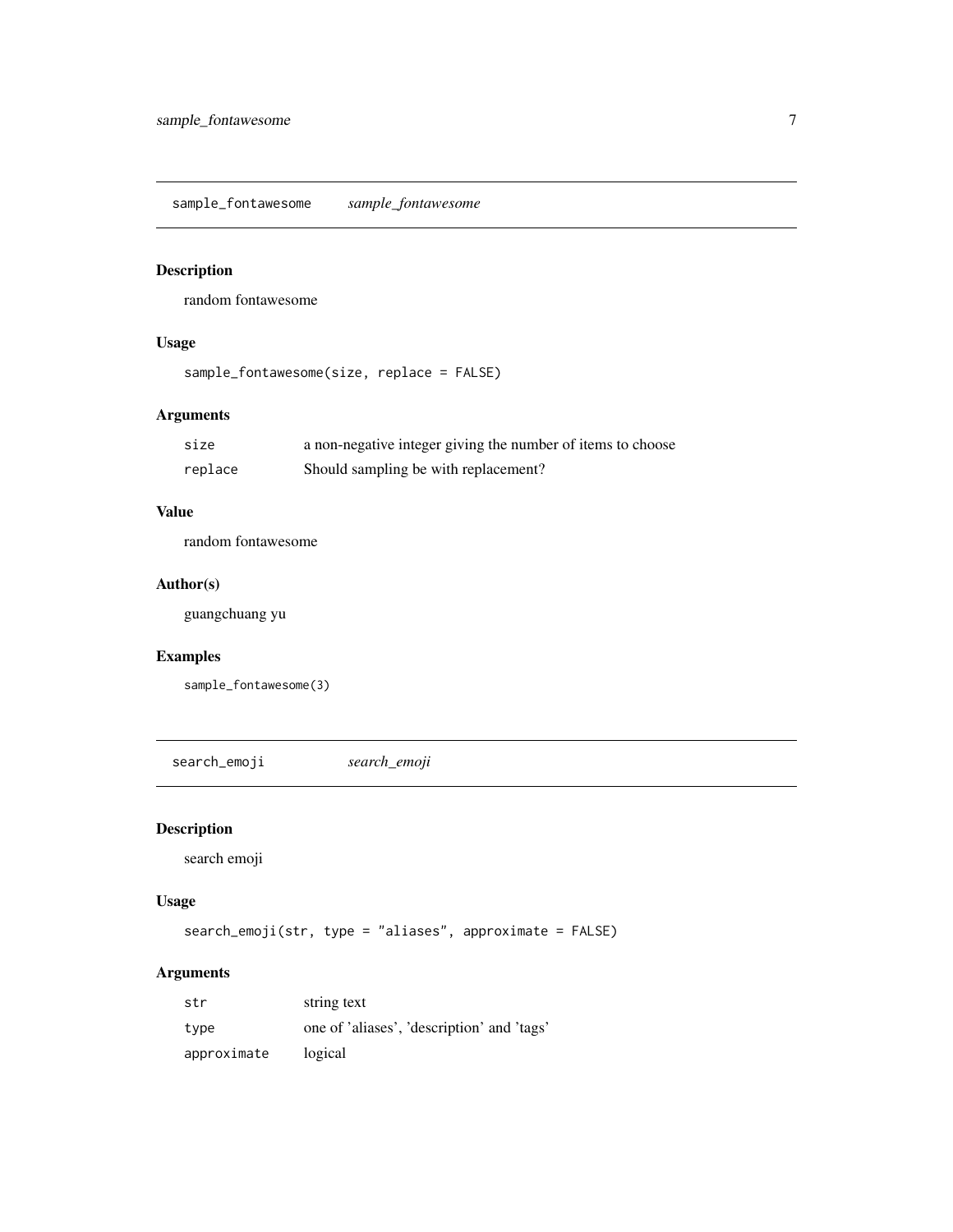#### <span id="page-7-0"></span>Value

corresponding aliases, can be used to get unicode by emoji function

#### Author(s)

ygc

search\_fontawesome *search\_fontawesome*

#### Description

search fontawesome

#### Usage

```
search_fontawesome(str, approximate = FALSE)
```
#### Arguments

| str         | string text |
|-------------|-------------|
| approximate | logical     |

#### Value

corresponding aliases

#### Author(s)

ygc